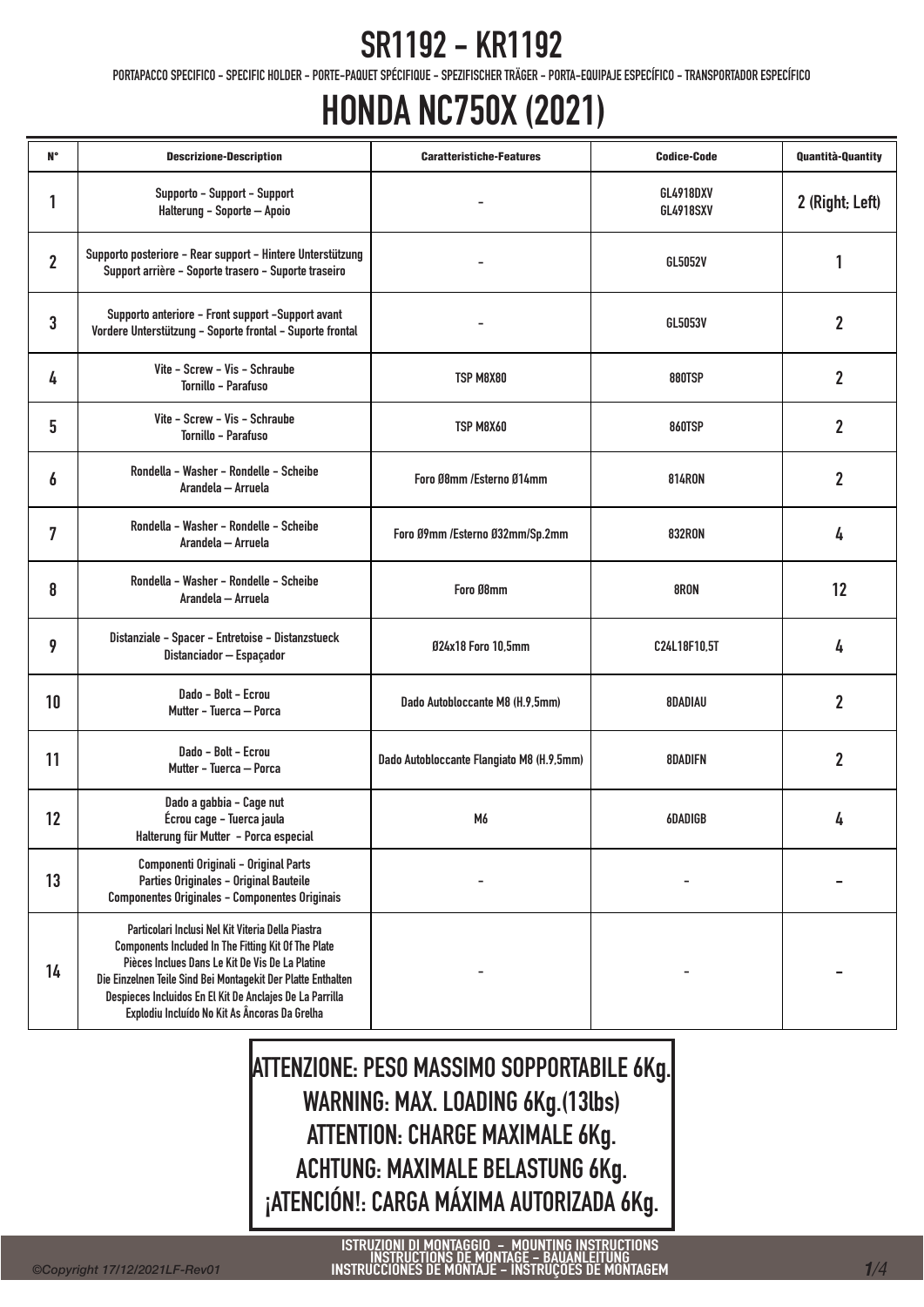PORTAPACCO SPECIFICO - SPECIFIC HOLDER - PORTE-PAQUET SPÉCIFIQUE - SPEZIFISCHER TRÄGER - PORTA-EQUIPAJE ESPECÍFICO - TRANSPORTADOR ESPECÍFICO

### HONDA NC750X (2021)





ISTRUZIONI DI MONTAGGIO – MOUNTING INSTRUCTIONS<br>INSTRUCTIONS DE MONTAGE – BAUANLEITUNG<br>INSTRUCCIONES DE MONTAJE – INSTRUÇÕES DE MONTAGEM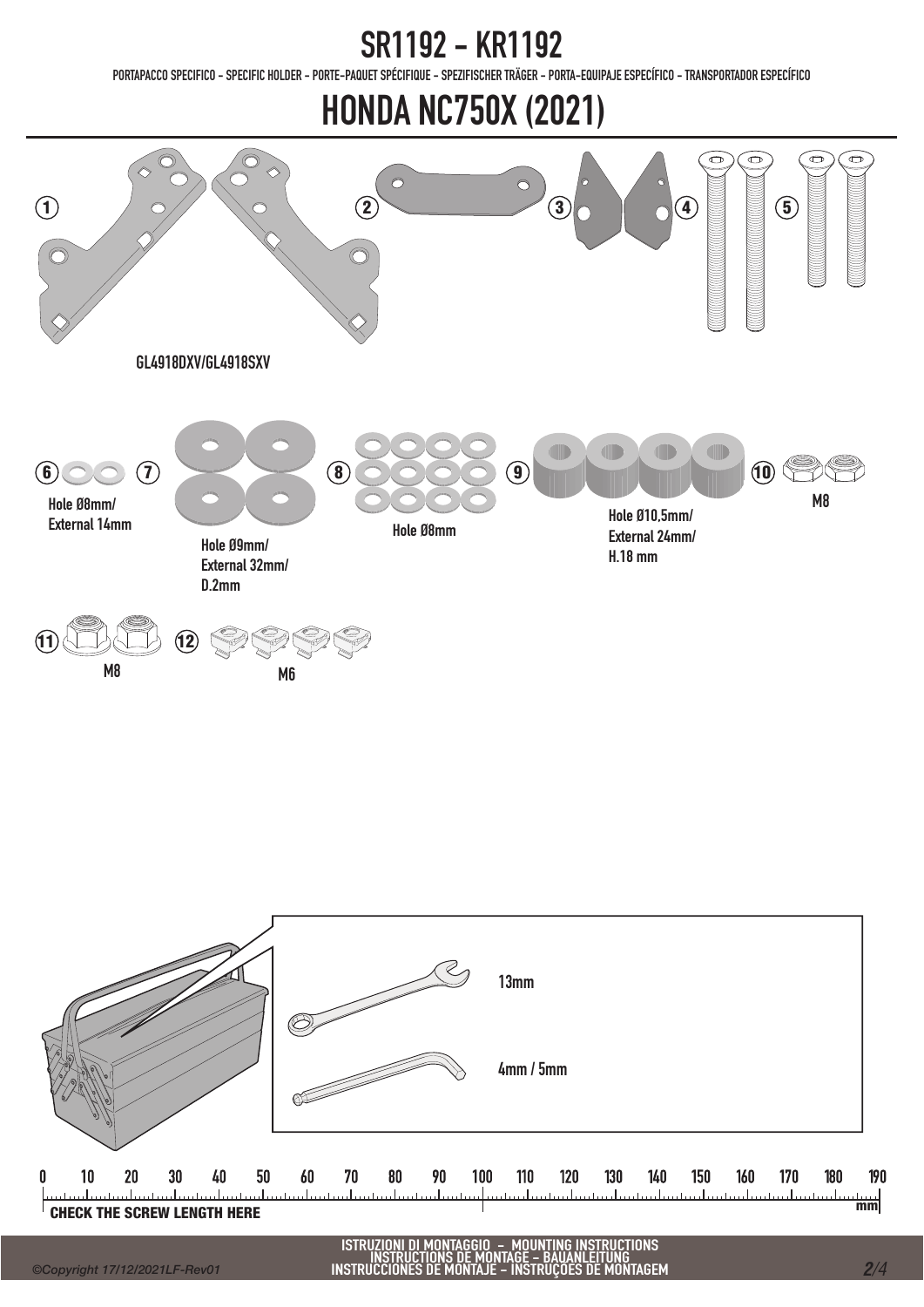PORTAPACCO SPECIFICO - SPECIFIC HOLDER - PORTE-PAQUET SPÉCIFIQUE - SPEZIFISCHER TRÄGER - PORTA-EQUIPAJE ESPECÍFICO - TRANSPORTADOR ESPECÍFICO

## HONDA NC750X (2021)